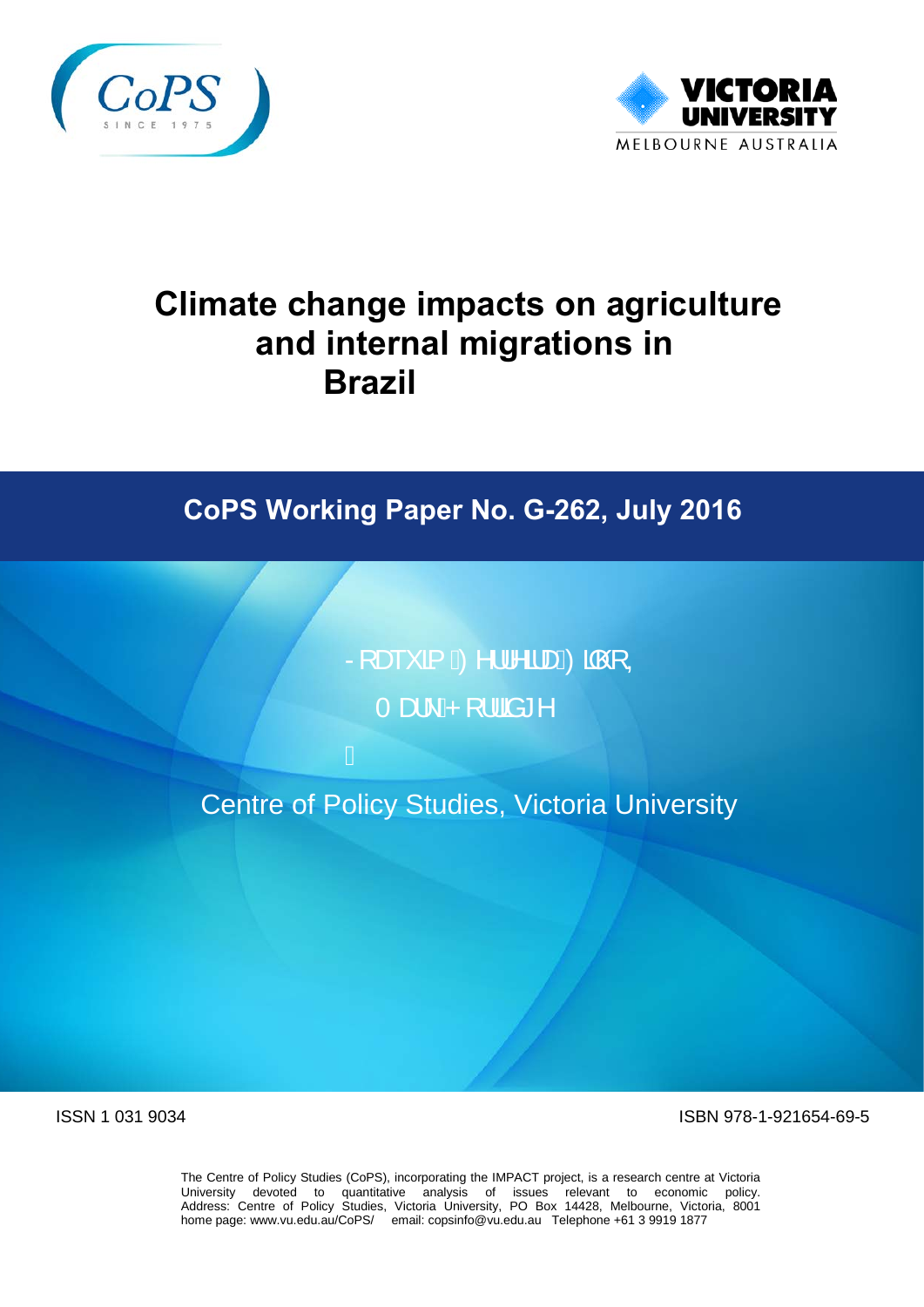#### CLIMATE CHANGE IMPACTS ON AGRICULTURE AND INTERNAL MIGRATIONS IN BRAZIL

Joaquim Bento de Souza Ferreira Filho<sup>1</sup> Mark Horridge<sup>2</sup>

## **1 Introduction**

Recent internal migration flows in Brazil differ from historical patterns observed since the seventies. In the past internal migration typically flowed from states in Northeast Brazil and Minas Gerais towards the richer states of São Paulo and Rio de Janeiro. According to Brito and Carvalho (2006) between 1960 and 1990 about 8.1 million people left the Northeast and 3.8 million left Minas Gerais.

 This was the "normal" internal migration pattern in Brazil until the eighties, when, according to Brito and Carvalho (2006), a succession of economic crises and expansion of the agricultural frontiers changed the picture. Actually, during the nineties emigration from the Northeast region slowed down considerably; the region became a net recipient of population in recent years. At the same time, the Southeast states of São Paulo and Rio de Janeiro, the main destination for migrants until the end of the eighties, have recently lost population. Some of the migrants leaving the Southeast return to the Northeast, but many go to the dynamic new agricultural Center-west regions.

### **2 Objective**

-

The objective of this paper is to assess the potential impacts on internal migration in Brazil of different climate change scenarios that impact on agriculture. Of particular interest in the analysis will be the effects on labor demand, both in the agricultural sector and in the whole economy, and its role in the inter-regional patterns of population flows. The analysis will be conducted with the aid of a dynamic general equilibrium model of Brazil, the TERM-MIG model, to be described below.

#### **3 Internal migration in Brazil: recent patterns**

 The Pesquisa Nacional por Amostra de Domicílios – PNAD (National Household Survey) is the data source for the migration data in this study. The PNADs are available since the seventies, and are a comprehensive household survey, usually regarded as being of very good quality, and the main data source for many different studies. Among the many questions surveyed by PNAD are the person's region of origin, and where each person was living in previous years. These questions allow us to identify migrants.

 There is no established definition of a migrant in the literature, with different authors using different definitions, depending on their interest. For the sake of describing the migration flows and analyzing the influence that different definitions can have on them, migration flows were collected according to different definitions for the period 2001-2007, from PNAD micro data.

 The criterion to define each person's migration status was initially to compare the actual region where the person is living with the region of birth. The second step was to check if the period for which the person is living in the different region would be sufficient to define him as a "migrant".

<sup>&</sup>lt;sup>1</sup> Address: ESALQ/USP. Departamento de Economia, Administração e Sociologia Rural. Av. Pádua Dias, 11. Piracicaba, SP. Brazil. CEP – 13418-900. Email: *jbsferre@esalq.usp.br*. The author is grateful to CAPES for partial funding of his participation in this event.

<sup>&</sup>lt;sup>2</sup> Centre of Policy Studies – COPS, Victoria University, Melbourne, Australia.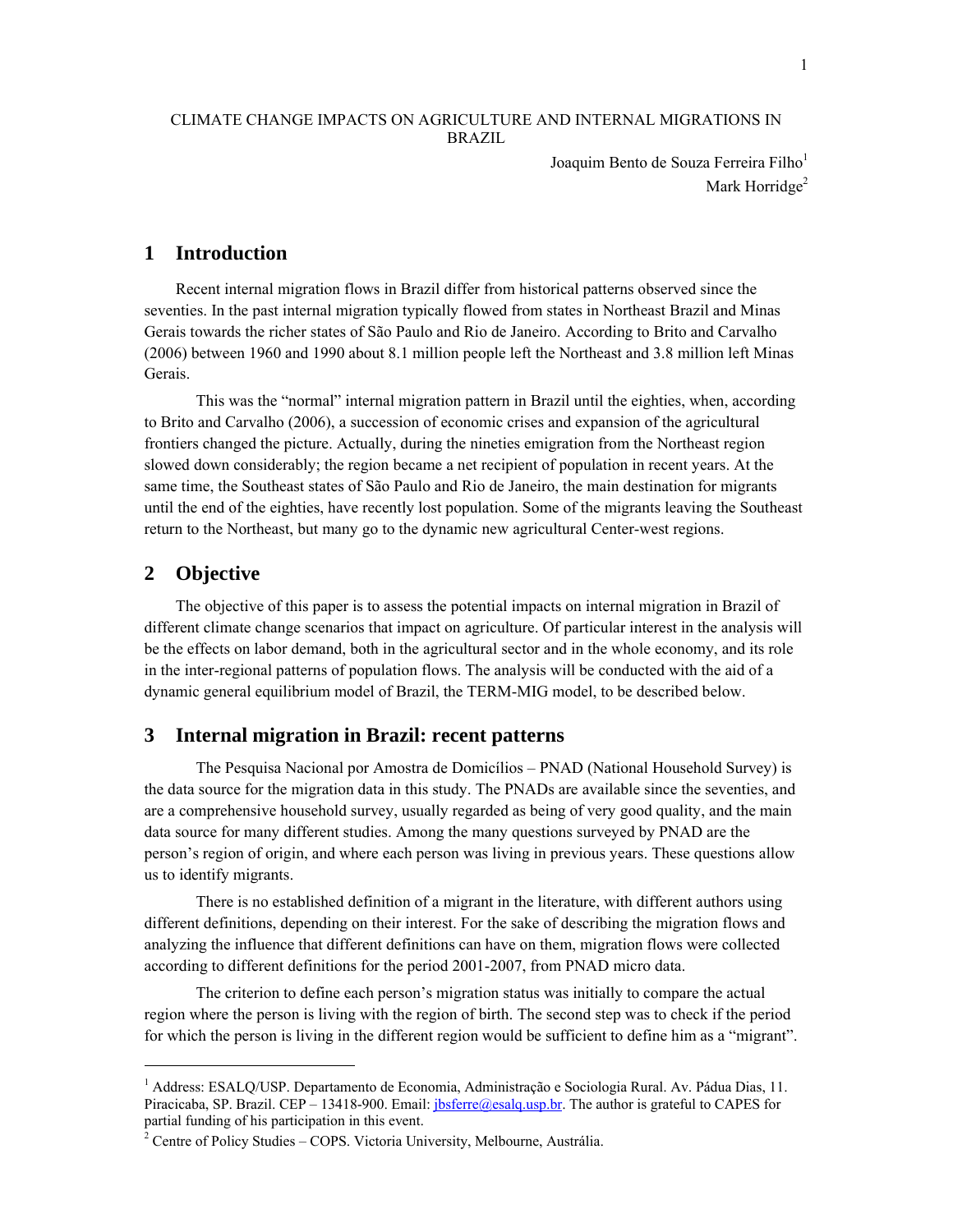Many different criteria were used, and the total number of migrants according to each definition can be seen in Table 1. In the table the criteria used to define a migrant were: a person living in a region other than region of birth for 2 years, 3 years or 5 years.

| Number of years<br>living in the region | 2001 20 | 02.20              | 03 20           | 04     | 2005 20            | 0620    | 07     |
|-----------------------------------------|---------|--------------------|-----------------|--------|--------------------|---------|--------|
|                                         | 1183171 | 1528940 1 425925 1 |                 | 433473 | 1502439.1          | 3844811 | 466653 |
|                                         | 1169798 | 1322344.1          | 4781941 386877  |        | 1505782.1 412310.1 |         | 493893 |
| 5 1251173                               |         | 1411385            | 1362150 1219948 |        | 1555577 1407       | 262     | 996058 |

**Table 1: Total internal migration in Brazil, different definitions.** 

Table 1 shows that the number of migrants is fairly stable across different definitions. The Brazilian literature on migration usually takes the 5 years time span as the main criterion to define migration (see, for example, Braga, 2006; and Brito et al, 2006). We will also use this criterion, since it excludes those moving temporarily, like students. The net regional flows<sup>3</sup> (in-migration minus outmigration) according to that criterion can be seen in Table 2. There, negative numbers mean population outflows, and positive numbers mean population inflows. The same information is also presented in Figure 1.

 $\overline{a}$ 

<sup>&</sup>lt;sup>3</sup> The model database includes a full bilateral table of migration flows, for each year and labor type.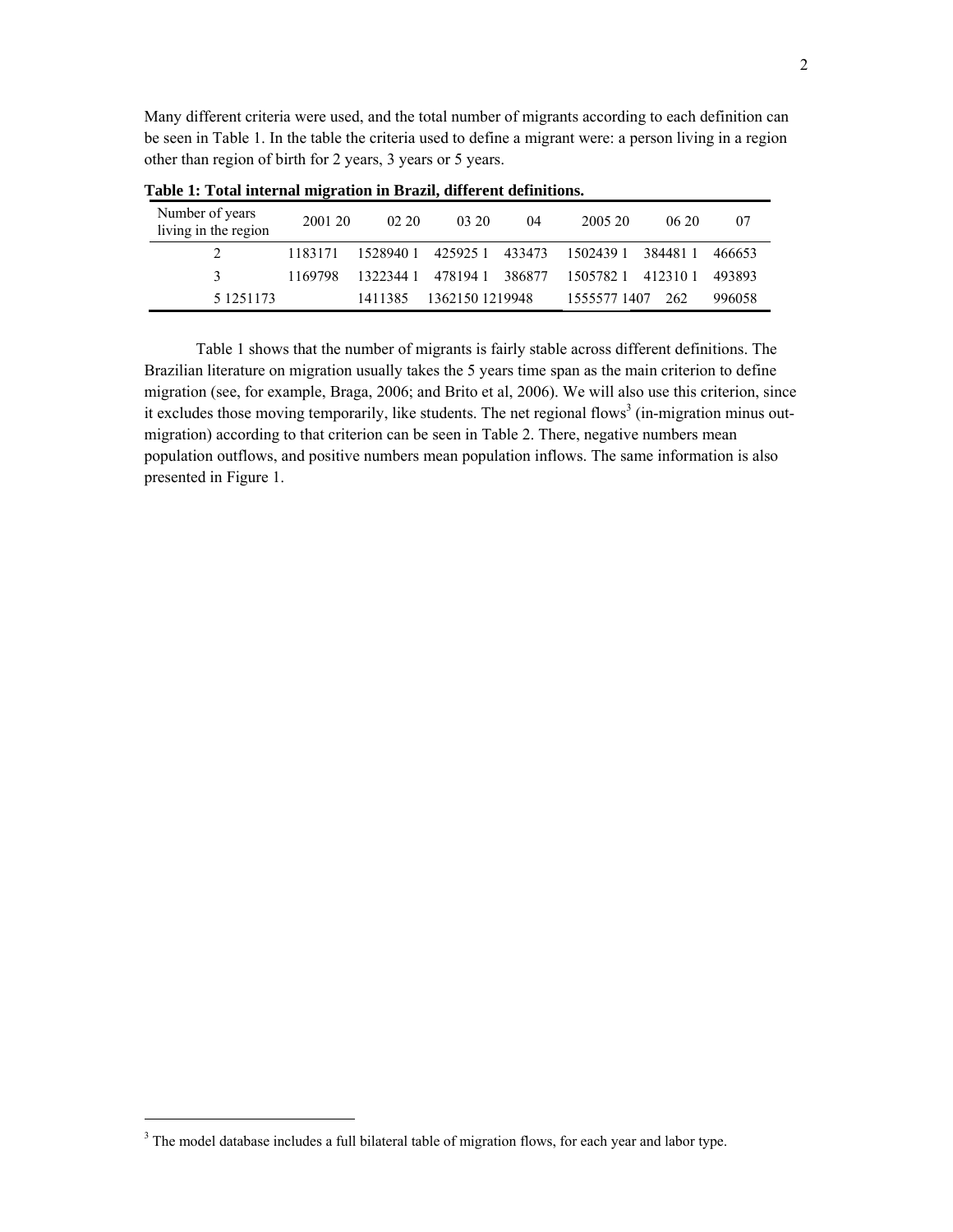**Table 2: Net migration flows in Brazil, by region. Number of people.** 

| radie 2: iver migration hows in Brazil, by region. Number of people. |                                                |                  |                                                                     |                                        |                                      |                        |               |
|----------------------------------------------------------------------|------------------------------------------------|------------------|---------------------------------------------------------------------|----------------------------------------|--------------------------------------|------------------------|---------------|
| <b>NETFLOW</b>                                                       | <b>Y2001</b>                                   | Y2002            | Y2003                                                               | Y2004                                  |                                      | Y2005 Y2006            | Y2007         |
| 1 Rondonia                                                           | $-7,655 - 11, 319$                             |                  |                                                                     | 4,210 3,054                            | $-13,470$ $-2,455$                   |                        | $-7,045$      |
| 2 Acre                                                               |                                                |                  | $4,467$ $-4,658$ $1,3293$ , 060                                     |                                        | $-1853,20$                           |                        | $4 -2,147$    |
| 3 Amazonas                                                           |                                                | 917 5,662        |                                                                     | 4,1994, 763 -736 2,82 3 9,44 9         |                                      |                        |               |
| 4 Roraima                                                            | 9,192 -541                                     |                  |                                                                     | 6,500 1 ,886 6 ,027 9                  |                                      | ,363                   | 10,166        |
| 5 Para                                                               |                                                |                  | $-30,329 -30, 750 -26, 249$                                         | $-16,099 - 2 \quad 6,218 \quad -5,178$ |                                      |                        | $-14,963$     |
| 6 Amapa                                                              |                                                |                  | $-1,016$ $5,401$ $4,932$ $-3,1185,79$ $41,33$ $91,83$ 1             |                                        |                                      |                        |               |
| <b>7 Tocantins</b>                                                   | $-3,786 - 5$ , 299                             |                  | $-5,402$ $4,901$                                                    |                                        | $-16,399$                            | $-8,312$               | 10,412        |
| 8 Maranhao                                                           |                                                |                  | $300 - 14, 029$ 5,693                                               |                                        | $-6,387$ 24,701                      | $-17,745$              | $-757$        |
| 9 Piaui                                                              |                                                |                  | $-20,0059$ $,698$ $4,708$ $6,656$                                   |                                        |                                      | 888 12,062 -1,033      |               |
| 10 Ceara                                                             | $39,182$ $-3,052$                              |                  | 23,404 1                                                            | 6,112                                  |                                      | 6,004 1 7,996 1 4,810  |               |
| 11 RGNorte                                                           |                                                |                  | $-3,620$ 1,977 11,709                                               |                                        | $3,190$ $17,922 - 2$ $972 - 7$ $551$ |                        |               |
| 12 Paraiba                                                           |                                                |                  | $-10,000$ $-21,442$ $-4,206-4, 769-1,79$ 4                          |                                        |                                      | 6,262                  | $-11,018$     |
| 13 Pernambuco                                                        |                                                |                  | $-22,765 - 13, 156 - 33, 868$                                       | $-5,1714,21$                           | 8                                    | $-13,901$ 1,180        |               |
| 14 Alagoas                                                           | $-20,798$                                      |                  | $-35,465$ $-7,607$ $-20$ , $607$ $-5,650$ $-16,6$ 91 $-2,774$       |                                        |                                      |                        |               |
| 15 Sergipe                                                           |                                                |                  | $-6,097$ $-14,782$ $-7,419$ $3,614$ $-7$ $,826$ $-6$ $,973$ $1,051$ |                                        |                                      |                        |               |
| 16 Bahia                                                             |                                                |                  | $-70,554 - 10, 753 - 21, 421 - 9,667 - 489$ 4,989                   |                                        |                                      |                        | $-16,417$     |
| 17 MinasG                                                            |                                                |                  | 40,878 5,319 25,060 1 9,523 2 3,432 4 8,284                         |                                        |                                      |                        | $-21,769$     |
| 18 EspSanto                                                          | 1,285 5 ,521 -10,552 7,078 -6,177 18,447 4,768 |                  |                                                                     |                                        |                                      |                        |               |
| 19 RioJaneiro                                                        | $-20,8254$ $,328$                              |                  | $-3,520$ 9,501                                                      |                                        | $-11,512$ $-30,143$                  |                        | $-9,074$      |
| 20 SaoPaulo                                                          | 81,767                                         |                  | $87,059$ -11,967 -3 5,696 -4 9,215 -7 9,661                         |                                        |                                      |                        | $-19,294$     |
| 21 Parana                                                            |                                                |                  | $-17,7122$ $7,792$ $16,161$                                         |                                        | $-4,461$ $-3,880$                    | 7,285                  | $-9,495$      |
| 22 StaCatari                                                         | 12,142                                         | $-8,121$         | $-5,939$                                                            | 3,825                                  |                                      | 14,398 2 7,871 4 6,939 |               |
| 23 RGSul                                                             |                                                | $-5,3843$ $,134$ | 4,886                                                               | $-6,913$                               | 15,578                               | $-2,618$               | $-11,613$     |
| 24 MtGrSul                                                           | $-4,213 - 1$ $4,450$                           |                  | $-1,154$                                                            | 7,292                                  | $-5,733$                             | $-7,019$               | 341           |
| 25 MtGrosso                                                          | 17,597 18,240                                  |                  | 11,349                                                              |                                        | $12,5209$ $3091$ $1,7932$            |                        | ,854          |
| 26 Goias                                                             | 44,324 3 2,256                                 |                  | 34,947                                                              |                                        | 35,1754 6,9153                       |                        | 8,843 1 0,945 |
| 27 DF                                                                | -7,292                                         | $-18,570$        |                                                                     | $-19,783 - 2$ $9,262 - 2$ $5,902 - 1$  |                                      | 6,893                  | 20,204        |

OBS: migrant defined as someone living in a region different from its origin for 5 years.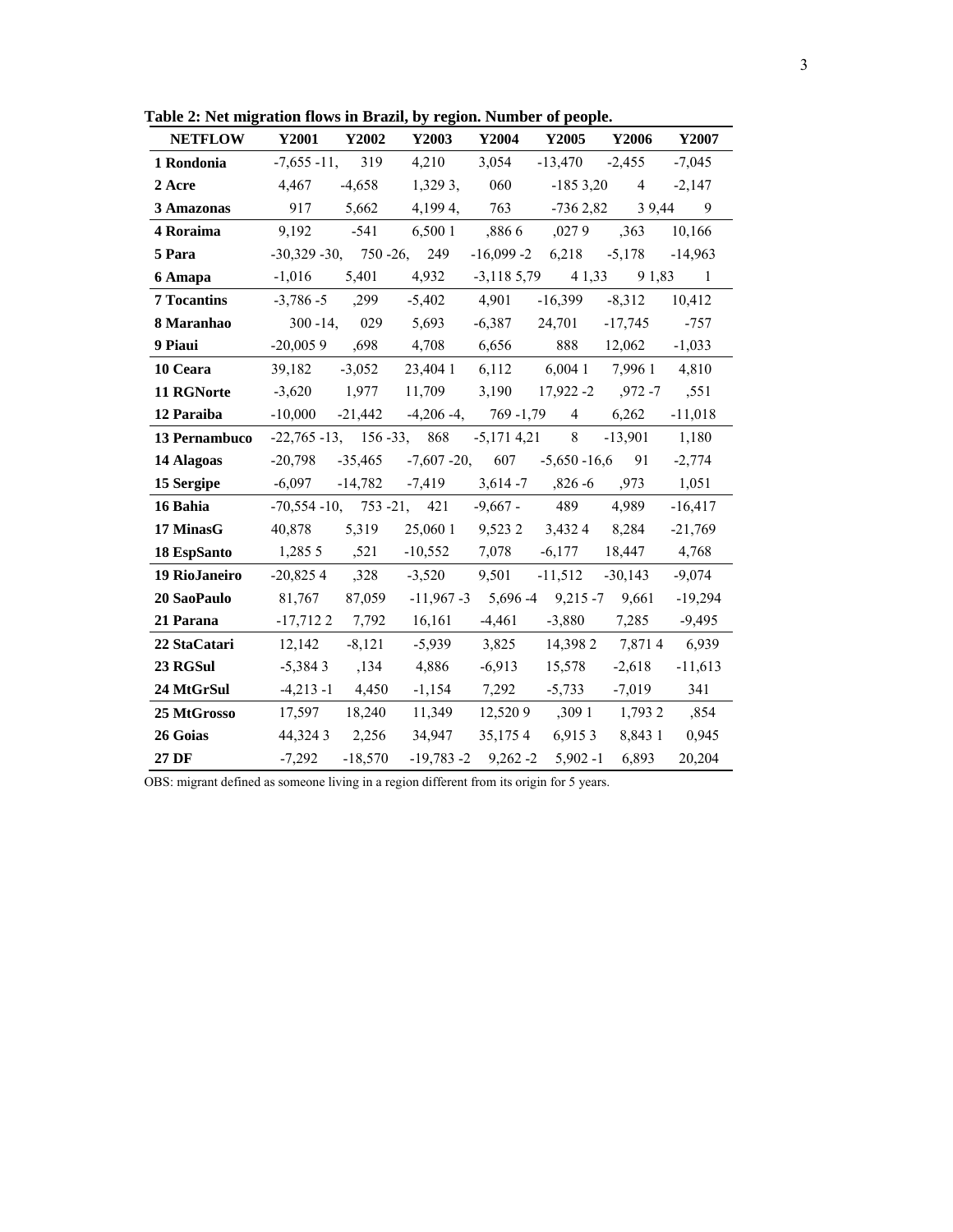

**Figure 1: Net migration flows in Brazil, by region. Number of people.** 

 Table 2 and Figure 1 illustrate the point mentioned before regarding the recent reversal of internal migration flows. The important Southeastern states of São Paulo and Rio de Janeiro, which were poles of attraction in the past, now face population outflow. The same happens to the Brazilian Federal District, to the Pará state (in the Amazon region), and to the Southern states with the exception of Santa Catarina. Two scantily populated Northern states, Roraima and Amapá, are consistently gaining population. However, Northeast Brazil, which, together with Minas Gerais, was the main supplier of migrants now shows mixed behaviour. Ceará state in this region is consistently gaining population, and the same seems to be happening to the smaller states of Piaui and Rio Grande do Norte. And, finally, Minas Gerais gains population in every year shown except 2007.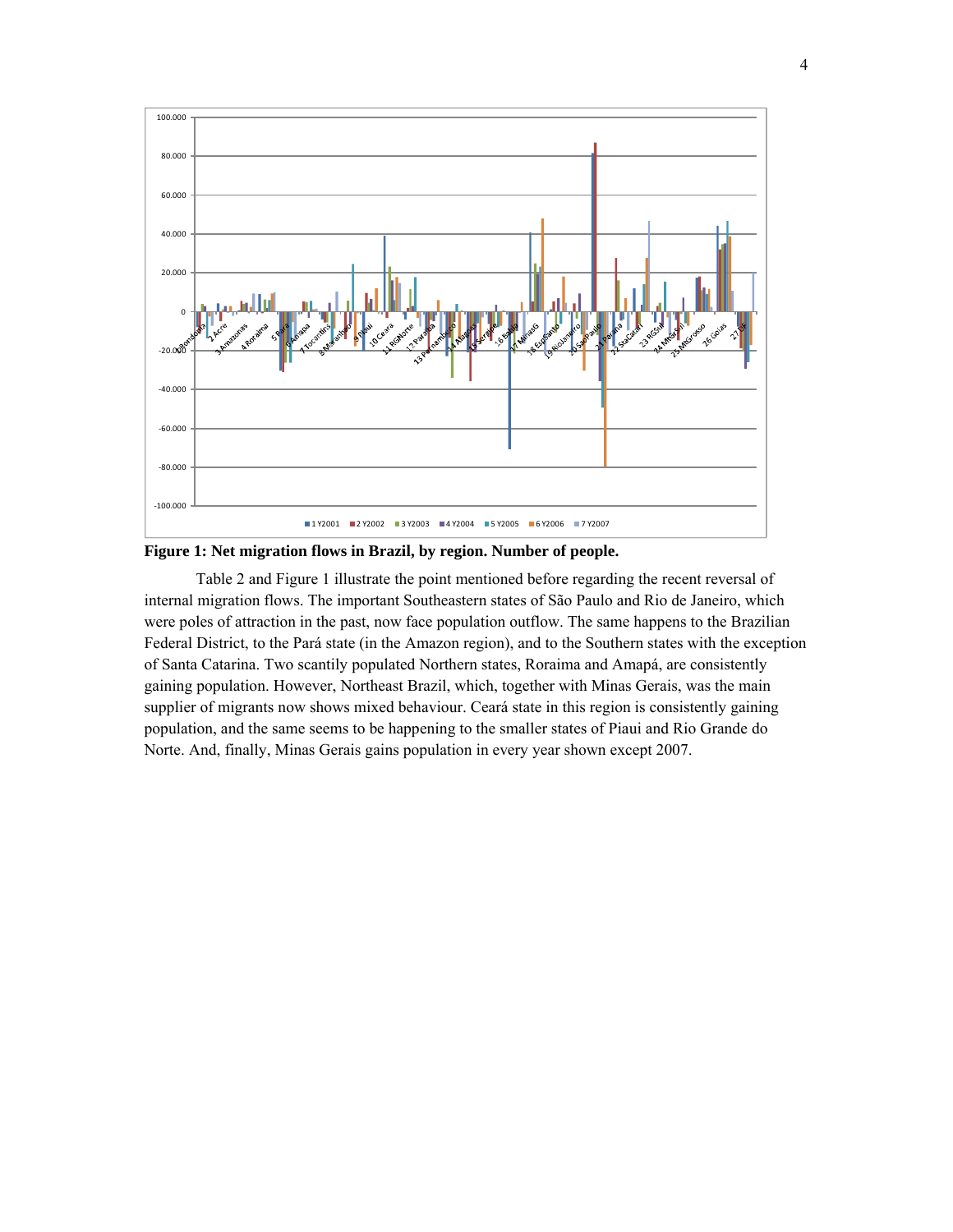

**Figure 2: Brazilian states and macro regions** 

The geographical location of the Brazilian states listed in Table 2 can be seen in Figure 2, where the macro regions (official definition) are also shown:

- North region: states of Acre, Amazonas, Roraima, Amapá, Pará and Tocantins;
- Northeast region: Maranhão, Ceará, Piaui, Rio Gran de do Norte, Paraíb a, Alago as, Sergipe and Bahia;
- Southeast region: Espírito Santo, Rio de Janeiro, Minas Gerais and São Paulo;
- South region: Paraná, Santa Catarina and Rio Grande do Sul;
- Center-west region: Mato Grosso, Mato Grosso do Sul, Goiás and Brasilia (the Federal Di strict).

 As may be seen from the data, the population flows in Brazil presently follow a completely different pattern than was observed in the seventies and eighties, when there was an intense flow from the Northeast region towards the Southeast region. During that time Brazil's model of economic development entailed a transfer of population from rural areas to the cities, and from the Northeast regions to the Southeast, mainly São Paulo and Rio de Janeiro. The same phenomenon is noted by Brito et al (2006).

 More recent data, however, show that São Paulo and Rio de Janeiro are the most important source of population movement to other states. The Federal District (DF -- basically Brasilia, the capital) is also losing population, with a net migration outflow from 2001 (Table 2); yet this outflow is less in 2007, probably due to the recent strong increase in federal spending. Maranhão, a poor state in the Northeast, also shows negative population flows until 2007, when positive figures were registered.

 It's interesting to notice that some poor Northeast states have consistently received positive migration flows since 2001, as is the case for Ceara, Rio Grande do Norte (RGNorte), Paraiba and Pernambuco. This is an inversion in the migration flows if compared to the seventies. Apparently this is due to a combination of urban congestion in the main cities (São Paulo and Rio de Janeiro), as well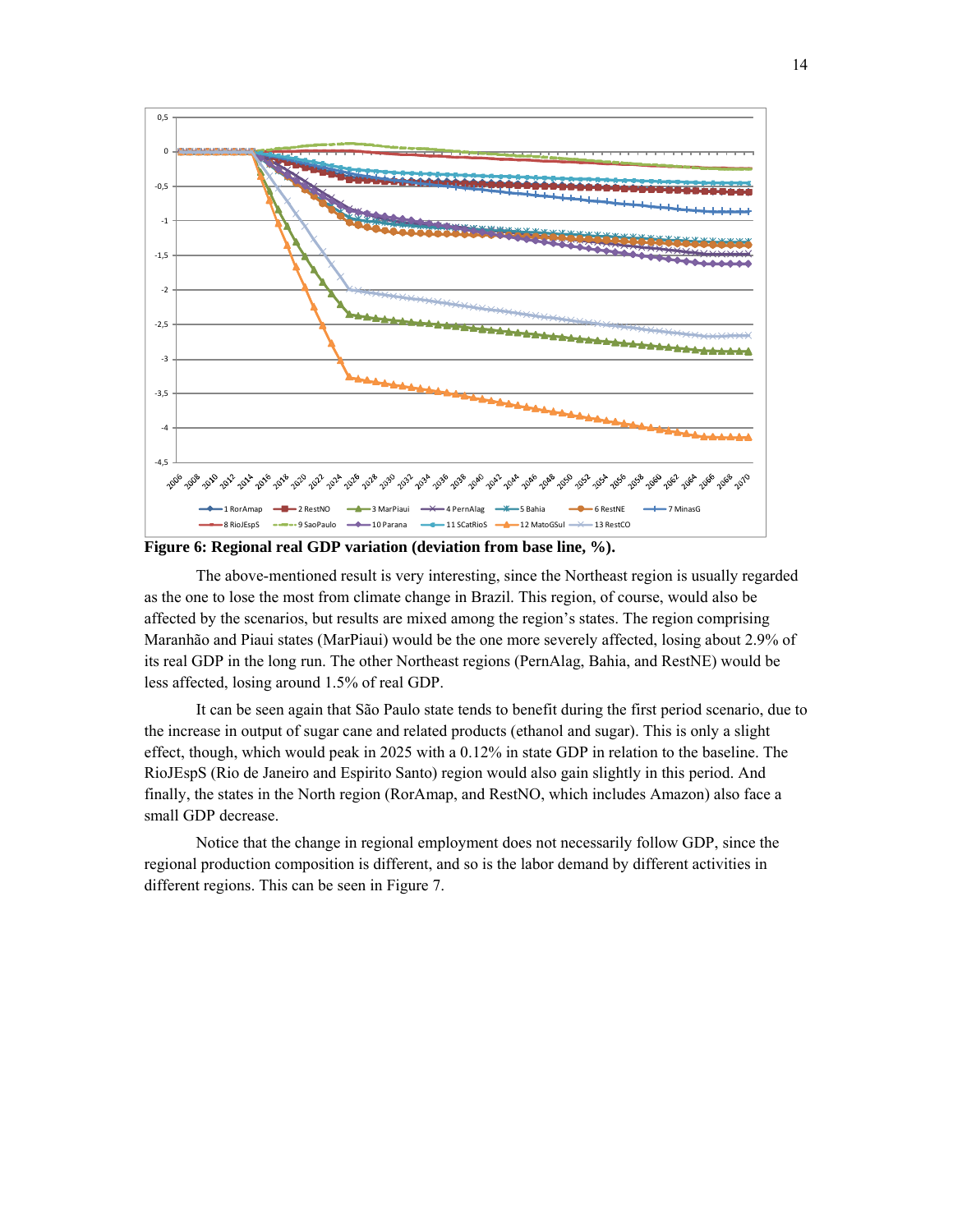

**Figure 7: Regional employment variation (deviation from base line, %).** 

 It was seen before that Mato Grosso do Sul and MarPiaui would lose the most, in terms of GDP, from the implemented scenarios. This is still the case in terms of employment: model results points to a 0.8% loss of employment in Mato Grosso do Sul and a 0.65% loss in MarPiaui. The other regions in Center-west Brazil show only a slight decline in employment. São Paulo shows a continuous increase in total employment even after 2025, when the sugar cane effect peaked. The most interesting result here, however, is the increase in employment for the Northern regions (RorAmap and RestNO). These states faced GDP losses, but gain in employment. This has to do with migration flows, to be discussed later, and could have important policy implications.

# **7 Migration results**

The general results presented above constitute the background against which the migration results, the main objective of this paper, should be interpreted. In the model, migration is driven by the change in regional real wages: the labor force tends to move towards the regions where real wages are increasing, and vice-versa.

 The model distinguishes 10 different occupations or labor types, each with region-specific wage rates. Employment of each occupation is supposed to increase in the baseline at the same rate as regional population, for which official estimates of the Brazilian Statistical Agency (IBGE) were used, as explained before. The demand for those different worker types, however, will depend on the labor mix used in production, which varies by sector and region. In what follows, the movement of total labor across regions is presented, and later the occupational composition will be discussed.

 It was seen before that net inter-regional migration in Brazil flows presently from the richer Southeast region to the Center-west, some Northeast and some Northern states. Our climate change scenario, however, falls heavily on the Northeast, as seen above. The model results for the effects on migration of these impacts can be seen in Figure 8, which shows the variation in migration, by region of origin, caused by the policy scenario.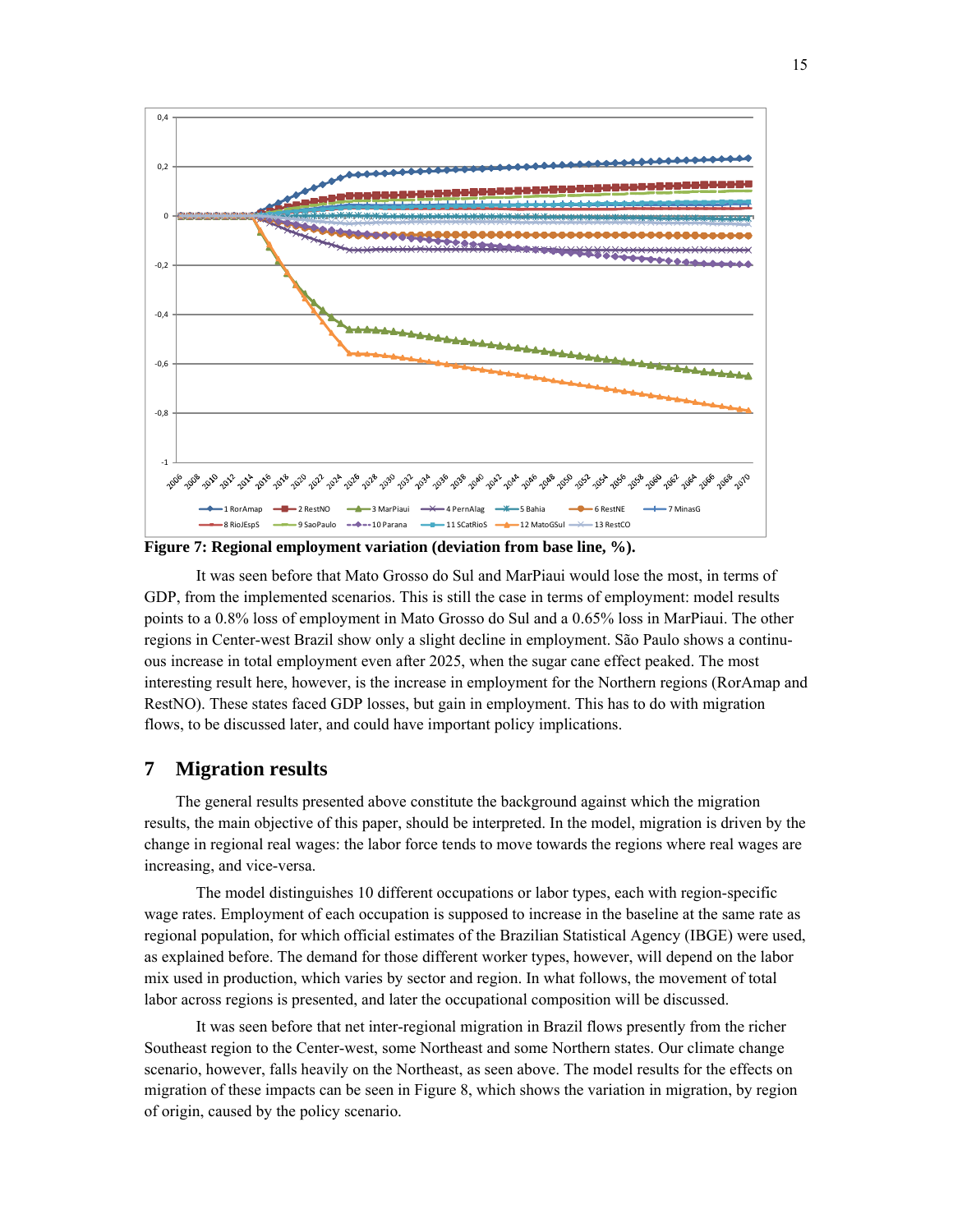

**Figure 8: Model results. Inter-regional migration variation, by origin of migrants (%).** 

 Model results presented in Figure 8 show an interesting picture of the possible effects of the simulated climate change scenarios. The first thing to be noticed is that the MarPiaui (Maranhão and Piaui states in Norheast) and MatoGSul (Mato Grosso do Sul state, in Center-west) regions are those which show the strongest increase in migration outflows, compared to the baseline. The accumulated final result for MarPiaui is an 8% increase in population outflows, and for MatGSul a 5.7% increase, compared to the baseline. However, the bulk of this effect happens during the first period scenario  $(2020/A2)$ , when adaptation is not considered<sup>8</sup>. In 2025 the accumulated population outflow would increase by 9.5% for MarPiaui and 6.5% for MatGSul. The same pattern of migration evolution applies to the RestNE and PernAlagoas, regions inside the Northeast macroregion, although at smaller rates then MarPiaui. Again, the bulk of the effect in these regions also happens in the end of the first period scenario. After that the annual rate of population outflow falls, causing the migration path to dip, but never return to baseline values.

 Bahia, the largest state in Northeast Brazil fares differently. Its outmigration flow increases continually, reaching its maximum at 2070, with an accumulated rate of 3.96% above the baseline. Despite this, the final observed result for this state is smaller than that of MarPiaui, around 4%.

 The other regions inside the Southeast, South and Center-west (except MatoGSul, as seen before) would generally reduce their outmigration rates compared to the trend. The noticeable exception here is the RioJEspS sub-region, which combines the states of Rio de Janeiro and Espirito Santo in the Southeast macro region. Figure 8 shows that this region would reduce its outmigration rate in the first period. From 2026 on the yearly rate of outmigration would start to increase, causing the accumulated outmigration to become positive by 2038.

-

<sup>&</sup>lt;sup>8</sup> Note that the paper does not deal directly with adaptation measures, which is included in the scenarios generated by EMBRAPA.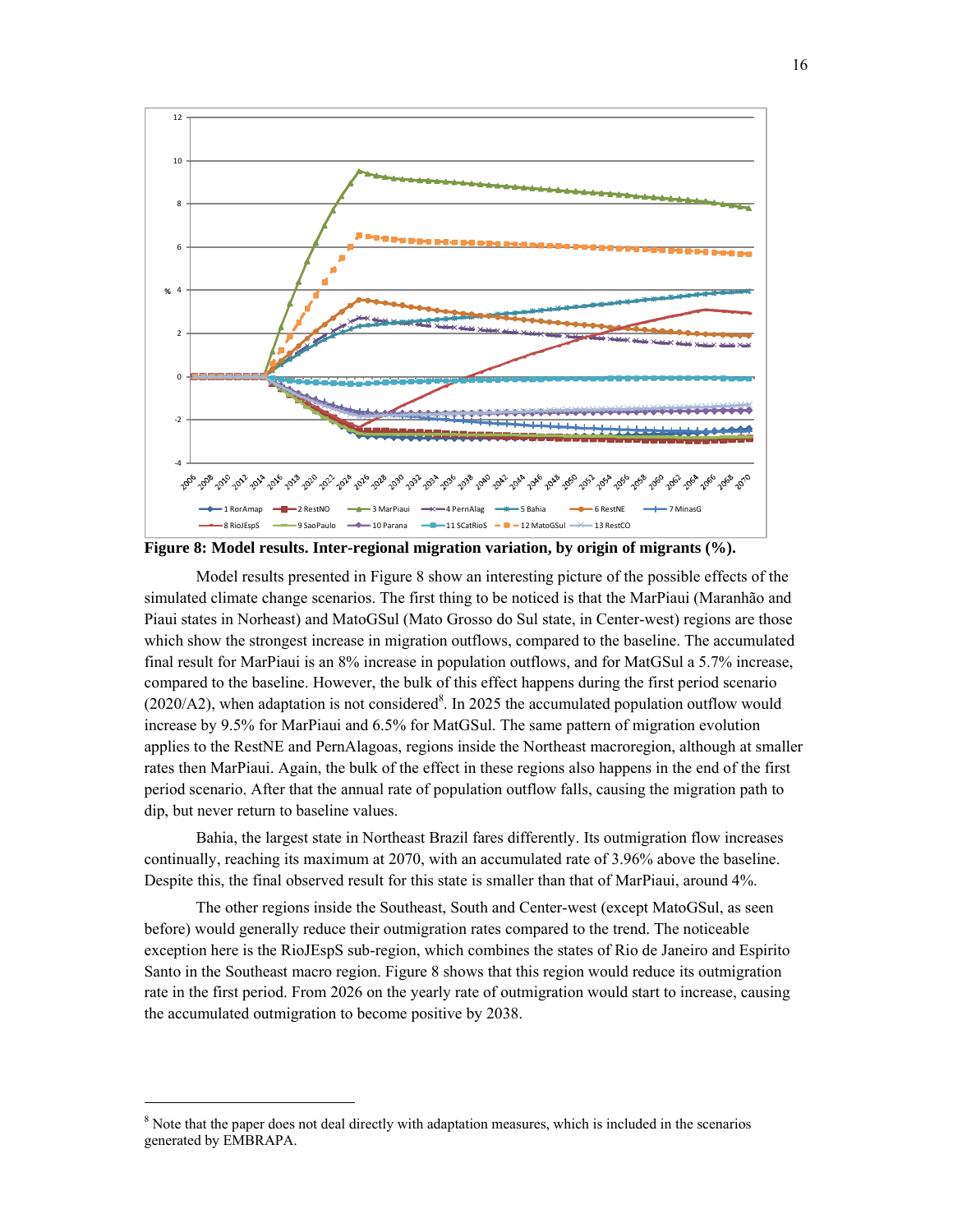Another possible way to analyze the results is to look at migration by destination as shown in Figure  $9^9$ . Note that the RorAmapa (Roraima and Amapa states, in North macro region) is the region whither migration increases the most (in percentage variation terms), and there are increases too for the other states inside the North region (RestNO sub-region). This has important economic and social implications, since the occupation of the Amazon region is presently an issue of great concern for public policy.

 The increase in the rate of migration to the northern regions, caused by climate change, would reproduce the trend observed in the seventies, when the Brazilian (military) government deliberately stimulated population migration from the Northeast to the North, under the "landless people for a land without people" initiative, a policy aimed at the occupation of the vast Amazon territory, which included the construction of the Transamazônica road. The intensification of population flows toward the North, of course, will depend on other possible effects of climate change on the region, not included in this paper, like the intensification of tropical diseases and so on. The results presented here, however, point to an increase in the pressure over the region's natural resources, arising from an increase in population.



**Figure 9: Regional migration in Brazil, by destination (%).** 

 $\overline{a}$ 

Model results show that the states in the Sou theast and South macro regions would generally start to gain (relative to base) population due to the cli mate change scenarios. The rate of increase is not t oo big, reaching 2.7% f or S ão P aulo, 2. 2 f or P arana a nd around 1% f or S taCatRioS (S anta Catarina and Rio Grande do Sul). This is, however, an inversion of the migration trend observed since the beginning of th e last decade, as discussed before. Again RioJEspS i s an exception. T his regi on would gain population until 2 025 (the end of th e first s cenario peri od), and would start to lose population from then, with a negative final result around 2.19% less immigrants arriving to the subregion compared to the baseline in 2070.

<sup>&</sup>lt;sup>9</sup> Notice that the numbers here are not just the opposite as those seen before in Figure 8, since migration by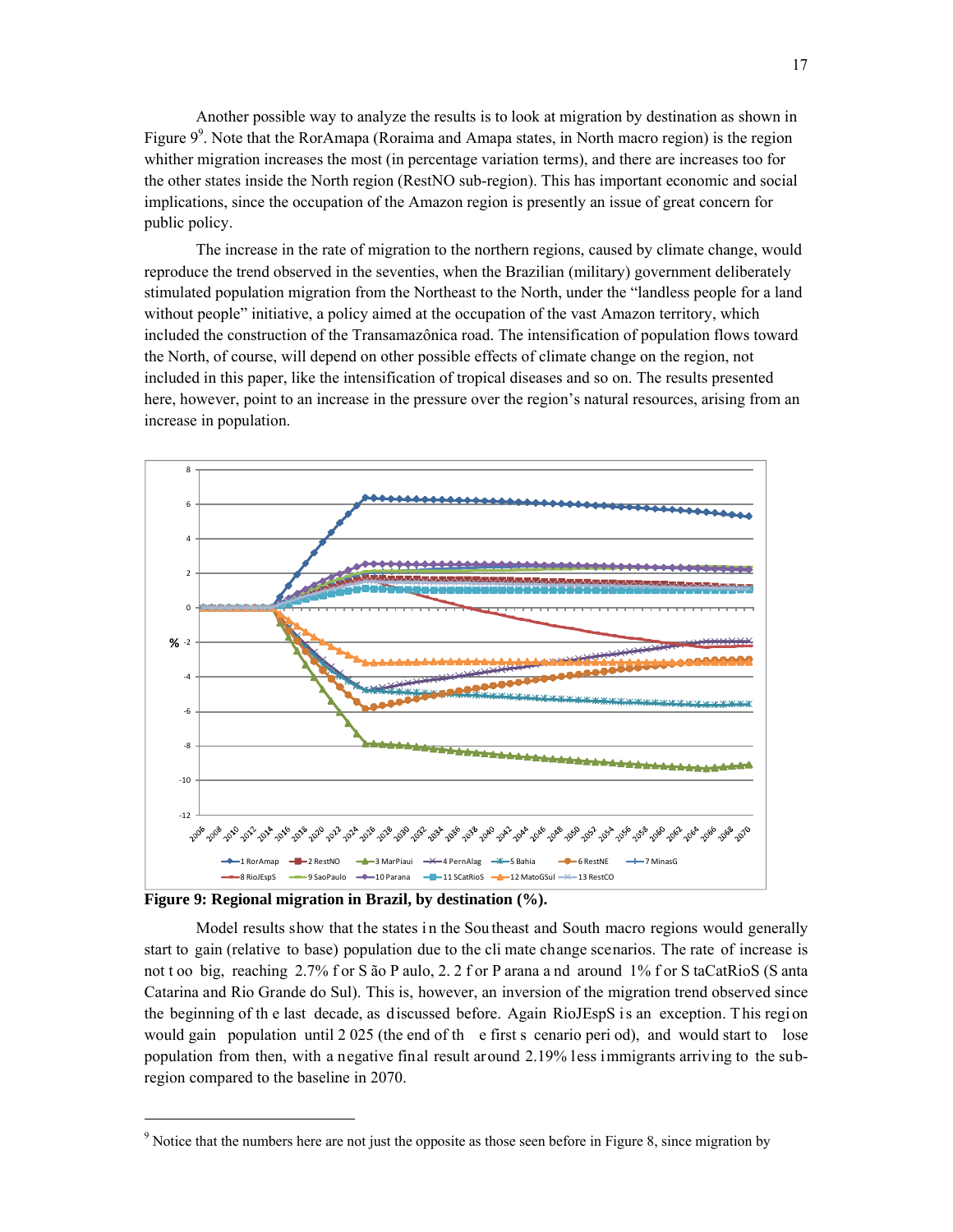

 It should be noticed, however, th at the absol ute n umbers of migrants i nvolved are n ot very large. Figure 10 shows model results for the estimates of migration.

**Figure 10: Net number of migrants, by destination.** 

 It can be seen from Figure 10 that São Paulo, for example, the state that would receive the larger absolute number of migrants, would receive in the final period (2070) 34,958 more people than it would receive in the baseline, while MarPiaui, the sub-region that would lose more population, would lose 43,644 more people than in the baseline.

 Another important point to be noticed here is the labor type composition of migration flows. The most negatively affected regions in the simulated scenarios are regions in Northeast Brazil, as well as in the Center-west. The structure of labor demand and different composition of agriculture in those regions will generate particular migration flows, when analyzed according to the type of labor group classification. Since is difficult to show time, skill and regional dimensions in a single diagram, we have chosen to present the accumulated result in the last year of the period. This can be seen in Figure 11. It shows that the regions receiving most of the migration flows (RorAmapa, MinasG, Sao Paulo, Parana, StaCatRioS and RestCO) all receive a higher share of the relatively unskilled workers, or those classified in occupation 1 to 3 (OCC1 to OCC3). This means that most of the migration flows would occur among the less qualified workers, which again echoes the migration patterns observed in the past<sup>10</sup>. The rapid increase in the migration of unskilled workers towards the big cities in Southeast Brazil caused the surge in the "favelas" (slums), still a very serious problem in the main cities. Again, the results here presented point to a movement in internal migration similar to what was observed in the past.

 Figure 11 shows too that MatoGSul state which would be losing population in aggregate terms, would actually be receiving a positive inflow of less skilled workers (OCC1 and OCC2). This

-

destination computes the totals from different origins.

<sup>&</sup>lt;sup>10</sup> Note that our migration function does not differentiate between different skills. Whether unskilled workers have more or less difficulty to migrate than skilled workers is an empirical issue, which will have to be considered for future work.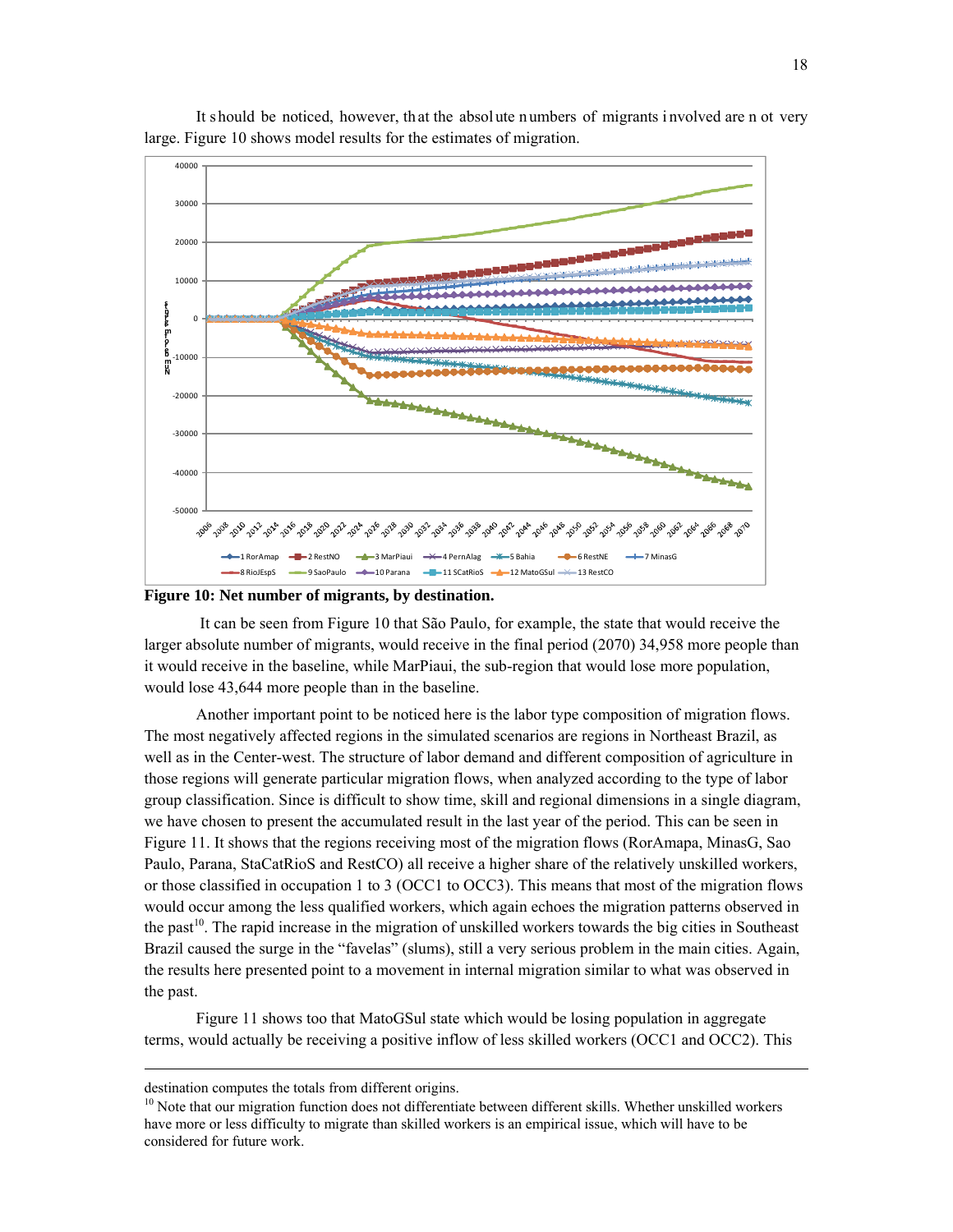result is strongly related to the projected increase in cassava production in the state. Inspection of labor demand composition for this crop in the database reveals that about 60% of total labor payments in cassava go to workers in the first two occupational groups. The other states where cassava tends to increase production (Sao Paulo, RioJEspS and RestCO) have a much smaller share of unskilled workers in cassava production.



Figure 11. Migration by occupation and destination (accumulated, 2070, % change from baseline).

We should now p oint o ut that the migration concept used in this study in volves only the personal (worker) dimension. Migration, however, is a complex phenomenon, and frequently involves the whole family, which may sooner or later follow the migrant worker. Indeed, Oliveira and Jannuzzi (2004) analy zed t he reaso ns o f migration in Brazil. According to those authors, b ased on a sp ecial supplementary su rvey in the PNAD 2001, the "s earch for jo bs" is the most common reason for migration, especially among men: 34% of men and 11.8% of women have selected that as the main reason f or migration. Altogether 23% of the surveyed persons dec lared that their m ain re ason for migration w as the search f or jobs  $<sup>11</sup>$ . The a nswer " accompanying the f amily", on the other hand,</sup> accounted fo r 51 .5% o f the answers for the main reas ons for migration (63 % amon g women), and many different factors for the rest. This is, of course, due to the presence in the sample of children and teenagers below 14 years.

Our study's migration database included only persons above 15 years old. According to the same above mentioned authors, the youngest (around 20 years old) would be more prone to migrate than any other age group, and this would be strongly correlated to movements in the labor market. In this way, the h igh concentration of young person amo ng migrants wo uld b e ex plained b y th eir "sensibility" to bids i n the job market, as well as for their higher adaptability to n ew s ituations (Oliveira and Jannuzzi, 2004).

Thus it is not absurd to consider that each migrant would bring two other relatives in his wake, at least in the medium run, which might triple the numbers observed in Figure 12. This is a point that deserves further elaboration in future studies.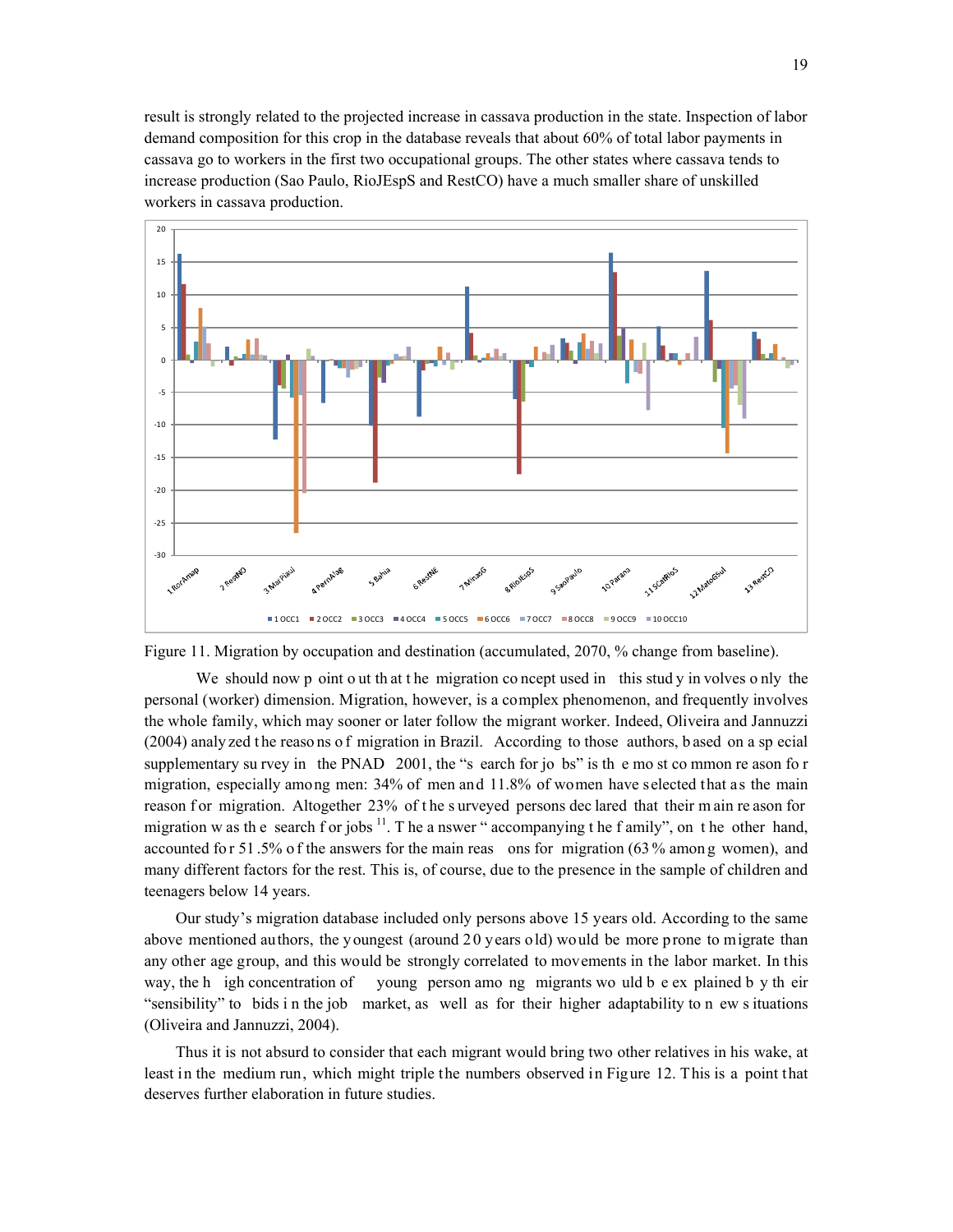#### **8 Final remarks**

The climate change scenarios simulated in this paper point to a reversal of the current pattern of internal migration in Brazil. The severe climate-induced effects on some Northeast states would cause a new pressure for migrants to leave those regions. Model results presented here point to the MarPiaui sub-region ( Maranhao a nd Pia ui state s) as t he most a dversely eff ected i n ter ms of a gricultural production, increasing emigration from that region. Perhaps more surprisingly, the same would happen to Mato Grosso do Sul state, in the Center-west region. The Southeast and South regions would be the recipient regions, a movement that reverses current flows.

Perhaps even more worrying is the conclu sion that the less skilled workers would be the larger part of mi grants. This sug gests that a new surge in the population movement i mpetus t owards the already large slums i n the Southeast cities could start to ap pear again in th e near future. These lowwage workers, which belong to the most socially vulnerable groups, would be left with no option but migration, if adaptation measures are not put into action.

Another in teresting poi nt to be observed from t he results present ed h ere i s the increase in migration towards the North regions. Even though, as observed before, the forecasted numbers are not very big, they may raise policy concerns. Increased migration towards the Amazon would increase the pressure over natural resou rces in t hat region — already a matter of great concer n for the Brazilian government.

And, finally, a limitation of this study is that the results should be regar ded as floor estimates, since they only refer to workers, and not families. The decision to migrate is a complex one; very often the fa mily comes to join the main migrant later. We hope to analyze this aspect of the problem in future work.

## **9 References**

 $\overline{a}$ 

- Braga, F.G. 2006. Migração Interna e Urbanização no Brasil Contemporâneo: Um estudo da Rede de Localidades Cen trais d o Brasil (1980/2000). An ais do XV E ncontro Nacional de Estudos Populacionais, ABEP, Caxambú, MG.
- Brito, F; Carvalho, J,A. 2006. As migrações internas no Bras il: as novidades sugeridas pelos censos demográficos de 1991 e 2000 e pela PNADS recentes. Anais do XV Encontro Nacional de Estudos Populacionais, ABEP, Caxambú, MG.
- Deconto, J,G. (org). 2008. Aquecimento Global e a Nova Geografia da Produção Agrícola no Brasil (Global Warming a nd t he New Agricultural Production Geography in Brazil), Campi nas: Embrapa/Unicamp, 84p.
- Ferreira Filho, J,B,S. 201 0. The world in crease i n eth anol demand an d p overty in Brazil, Researc h Report t o t he United Nations Commission t o the La tin A merican and Ca ribbean – ECLA C, Forthcoming.
- Ferreira Filho; J,B,S; Horridge, J,M. The Doha Round, Poverty and Regional Inequality in Brazil, In: Hertel, T,W; Winters, A, (eds), 2006, "Putting Development Back into de Doha Agenda: Poverty Impacts o f a WTO Agreement", The I nternational Ba nk for R econstruction and Devel opment. Washington, DC, Palgrave, McMillan, pp, 183-218.
- Ferreira Filho; J,B,S; Horridge, J,M. 2010. Would World Agri cultural Trade Lib eralization Help the Poor of Br azil? in **Anderson, K; Cockburn, J; Martin, W, (eds).** Agricultural Price Distortions, Inequality and Poverty. The World Bank.
- Moraes, G,I. 2010. Efeitos econômicos de cenários de mudança climática na agricultura brasileira: um exercício a p artir de um modelo de e quilíbrio geral c omputável (E conomic Effects of Cl imate Change Scenarios upon the Brazili an A griculture: a g eneral eq uilibrium model app roach).

 $11$  In the 20 to 54 years old persons the "search for work" answer varies between 33.1% to 40.1% of answers.